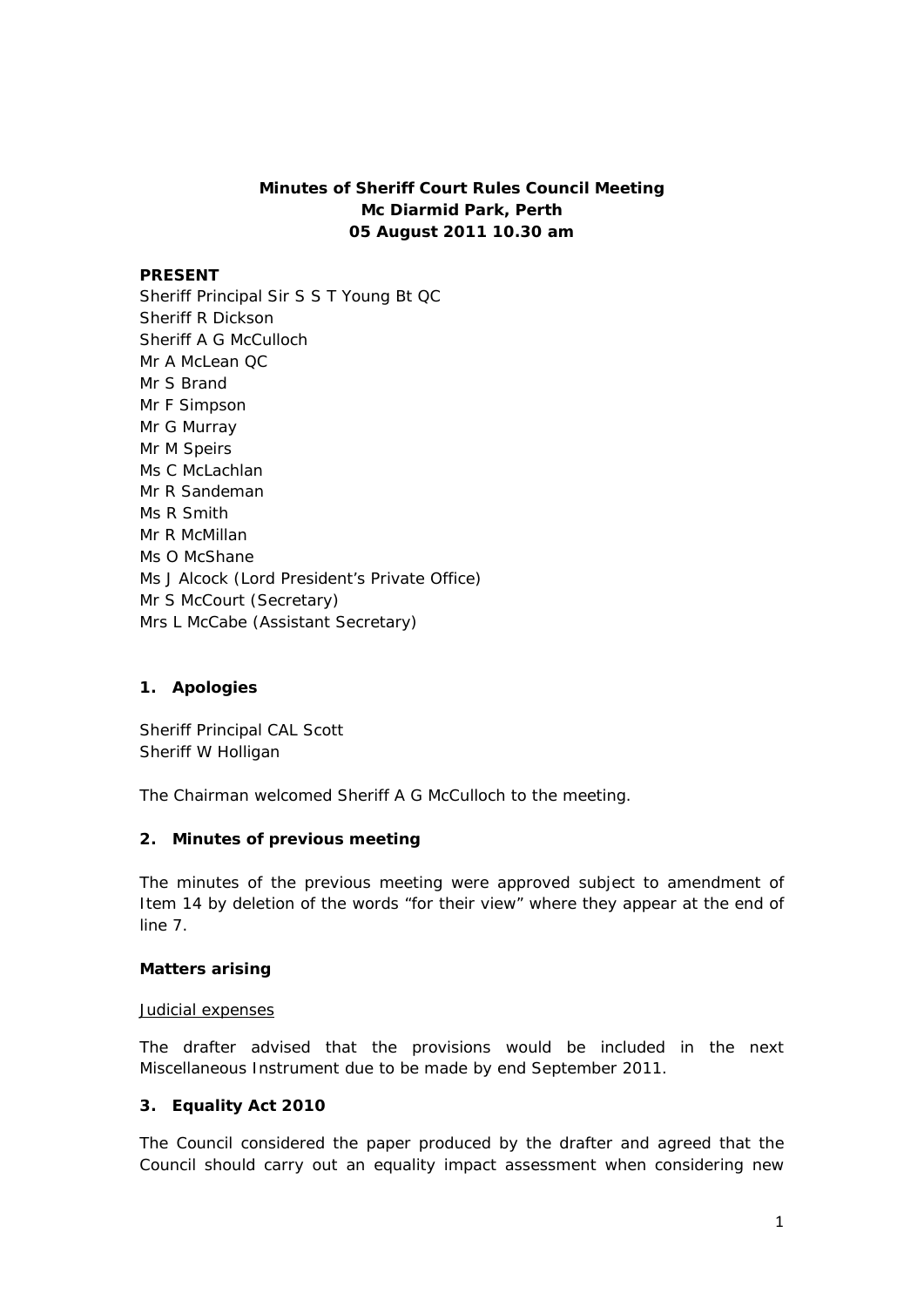rules and that thereafter, a simple statement along the lines "due regard and consideration has been given to the Equality Act 2010" should be included by the Secretariat in both their drafting instructions and letters submitting draft rules to the Court of Session for approval.

# **4. Adults with Incapacity (Scotland) Act 2000 – subsequent applications**

The Council considered the legal advice obtained from the Lord President's Private Office on whether the current adults with incapacity rules were compliant with the European Convention on Human Rights. The advice provided was that, although they were and there was no actual need to amend the rules, it may be desirable to do so by making specific provision for intimation of a subsequent application to the adult as well as others, so as to be consistent with those rules already in place for intimation of initial applications. On that basis the Council, whilst noting that in practice such intimation was invariably ordered by sheriffs, agreed that the rules be amended accordingly. The Secretariat was invited to instruct an appropriate amendment to the rules which was to be cleared by the Chairman for inclusion in the next Miscellaneous Instrument.

# **Action: Instructions to be issued; The Chairman to clear for inclusion in the next Miscellaneous Instrument; Secretariat to advise the Equality and Human Rights Commission for Scotland**

# **5. Administration of Justice (Scotland) Act 1972 –Timescale for searches**

The Council considered the paper produced by the Secretariat along with the draft instrument and the drafter's note. Subject to some minor amendments the Council agreed that the provisions be cleared by the Chairman for inclusion in the next Miscellaneous Instrument.

# **Action: The Chairman to clear for inclusion in the next Miscellaneous Instrument**

# **6. Forced Marriage etc. (Protection and Jurisdiction) (Scotland) Act 2011**

Having considered the draft provisions the Council agreed to clear them for inclusion in the next Miscellaneous Instrument. It was noted that Part 1 of the Act was due to come into force on 28 November 2011.

# **Action: Secretariat to advise policy makers**

## **7. Family Law (Scotland) Act 1985 – section 14(2) orders**

The Council considered the paper produced by the Secretariat along with the draft provisions and note from the drafter. There were some concerns over the question of expenses but after discussion it was agreed that draft rule 47.2(5) addressed the point. Thereafter, the Secretariat was invited to instruct some minor amendments and it was agreed that the Chairman clear the draft provisions for inclusion in the next Miscellaneous Instrument.

# **Action: Instructions to be issued; The Chairman to clear for inclusion in the next Miscellaneous Instrument**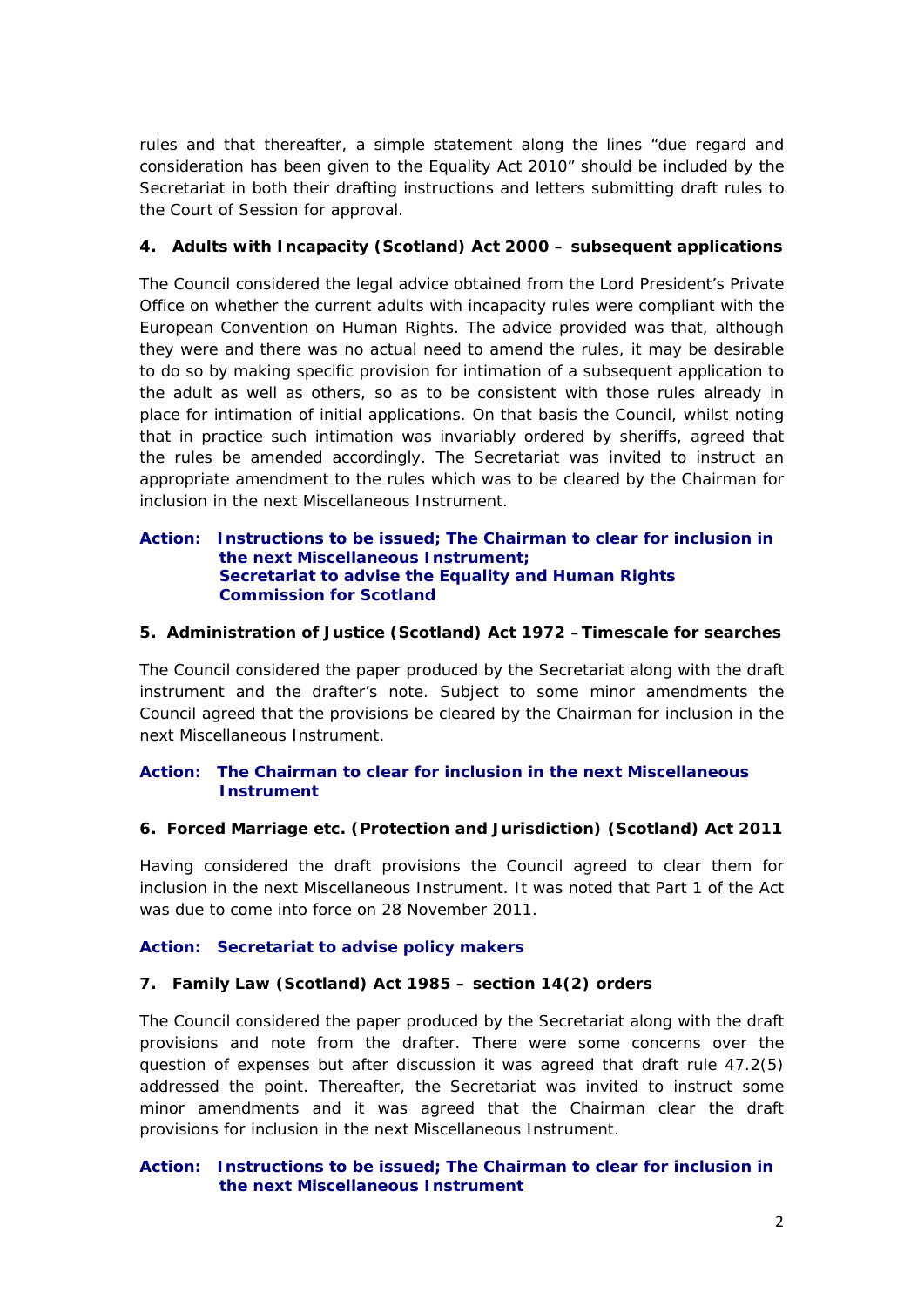# **The Secretariat to advise Sheriff Reith of the new provisions**

## **8. Council Regulation EC No 4/2009**

The working group set up to consider the implications of the Regulation had instructed the preparation of draft rules. The Council, having considered the paper produced by the Secretariat along with the draft provisions and a note by the drafter, were content to clear the draft provisions for inclusion in the next Miscellaneous Instrument. The Chairman expressed his thanks to the working group and the drafter for their involvement in this matter.

## **Action: Secretariat to advise Scottish Government**

#### **9. Ordinary and Summary Cause Personal Injuries/Commission and Diligence Rules**

The Council agreed that the draft provisions be cleared by the Ordinary Cause Committee.

Members of the Ordinary Cause Committee subsequently discussed the latest draft of the Summary Cause personal injuries and commission and diligence rules. The Committee agreed that further amendments were required and invited the Secretariat to instruct the drafter to prepare a revised draft in consultation with Mr Simpson which should include amendments previously instructed to the Ordinary Cause commission and diligence rules. The Committee agreed that the revised draft should then be circulated to members electronically for their consideration and clearance for inclusion in a forthcoming Miscellaneous Instrument.

## **Action: Instructions to be issued**

#### **10. Family Law (Scotland) Act 2006 – section 28 and 29 applications**

The Council considered the paper produced by the Secretariat along with the paper produced by Mr Brand inviting the Council to amend Ordinary Cause rule 33.1(1) so as to include actions for claims under sections 28 and 29 of the Family Law Scotland Act 2006 in the DEFINITION of family actions in the sheriff court.

After discussion, the Council agreed that such applications should be designated as family actions. The Council remitted consideration of the practical implications to Mr Brand and Ms McLachlan who should liaise with the drafter and the Secretariat to instruct the necessary changes to rules to provide that section 28 and 29 applications should be included in the definitions of family actions in Chapters 33 and 33A of the Ordinary Cause Rules , with a view to draft rules being available for consideration by the Council at the November meeting.

# **Action: Instructions to be issued**

## **11. Visual Recordings of children lodged in court**

Having considered the paper produced by the Secretariat along with the policy paper produced by the Scottish Government, the Council agreed that a small working group be set up to consider the matter in detail. It was agreed that the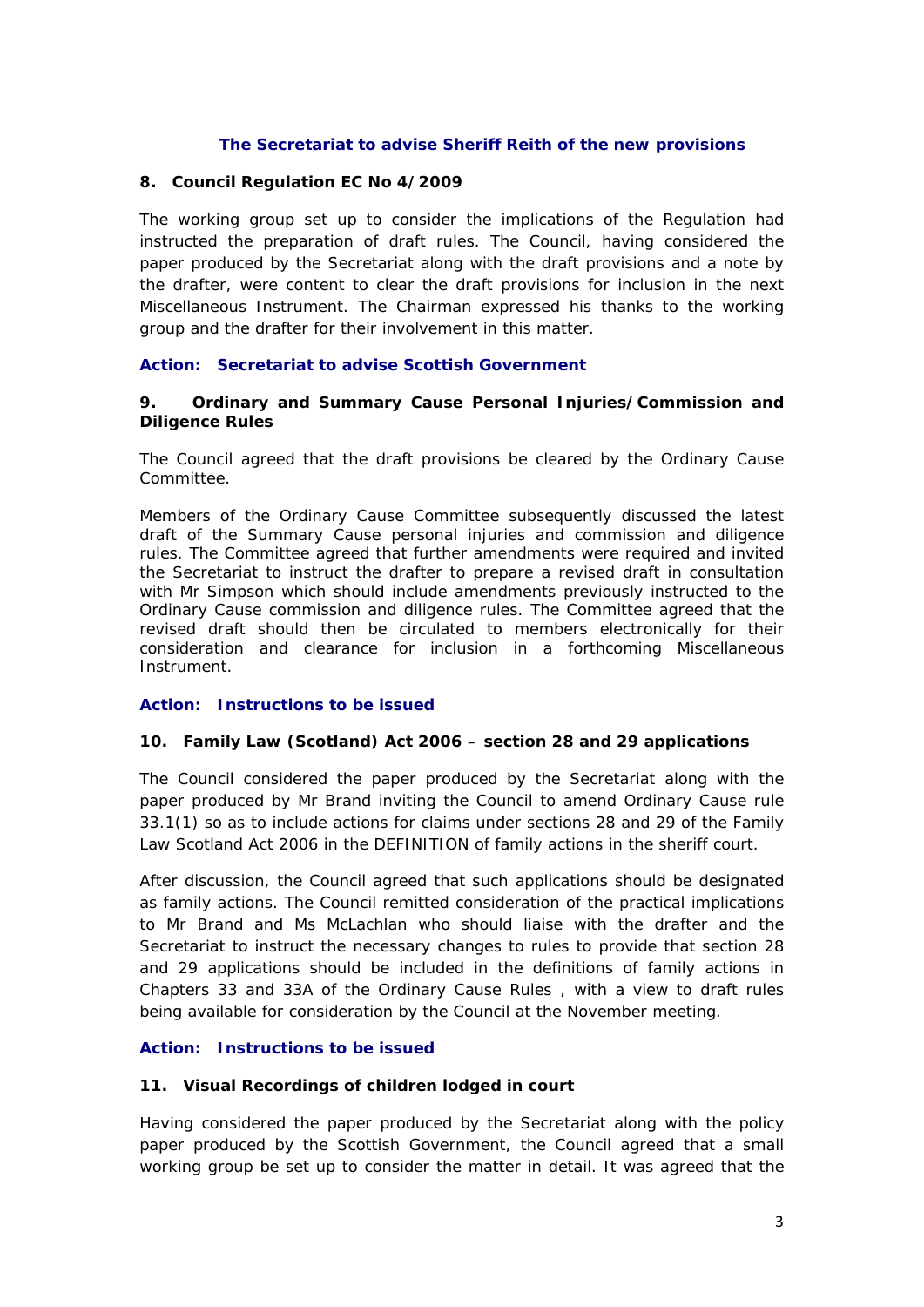working group should comprise of Sheriff Dickson, Mr Speirs and Ms McShane, and that the remit of the group would be to consider and prepare instructions for new rules in relation to ordinary causes and summary applications, for consideration by the Council at the November meeting.

#### **Action: Instructions to be issued Secretariat to advise Scottish Government**

# **12. Housing (Scotland) Act 2010 - Evictions**

The Council considered the paper produced by the Secretariat along with a policy paper from the Scottish Government in relation to certain amendments which the Housing (Scotland) Act 2010 had made to Part 2 of the Housing (Scotland) Act 2001.

The Council was invited to consider whether any changes to rules were required as a consequence of (a) new section 14A which sets out the pre-action requirements which landlords are required to satisfy before proceedings for recovery of possession of a house can be raised in all cases where the grounds for recovery include rent arrears and (b) new section 16(5A) which provides that an order for possession in rent arrear cases must specify the period for which the landlord's right to recover possession is to have effect.

The Council agreed that in so far as new section 14A was concerned no changes to rules were necessary. In regard to new section 16(5A) the Council agreed that a new extract decree Form was required for summary cause cases for recovery of possession of heritable property where the grounds for recovery include rent arrears. The Form was to be modelled on the existing Form 28B with the exception it should provide for the *latest* date in which the ejection was to take place. Form 28B will continue to be used for those cases which do not involve rent arrears. The Council offered no comments on the draft Regulations.

The Secretariat was invited to instruct the preparation of draft rules.

## **Action: Instructions to be issued Secretariat to advise Scottish Government**

## **13. Citizens Advice Scotland Legal Services Group**

The Council considered the invitation from the Citizens Advice Scotland Legal Services Group for a Council member to become a member of the group. The Council agreed that it did not consider this was necessary but asked that the group be thanked for the invitation.

## **Action: Secretariat to advise Citizens Advice Scotland Legal Services Group**

## **14. Recorded Delivery Intimation**

The Council considered the paper produced by the Secretariat along with a letter from Dundas & Wilson, which raised an issue about the relevant postal receipt that is required under Ordinary Cause Rule 5.3(4) in relation to service of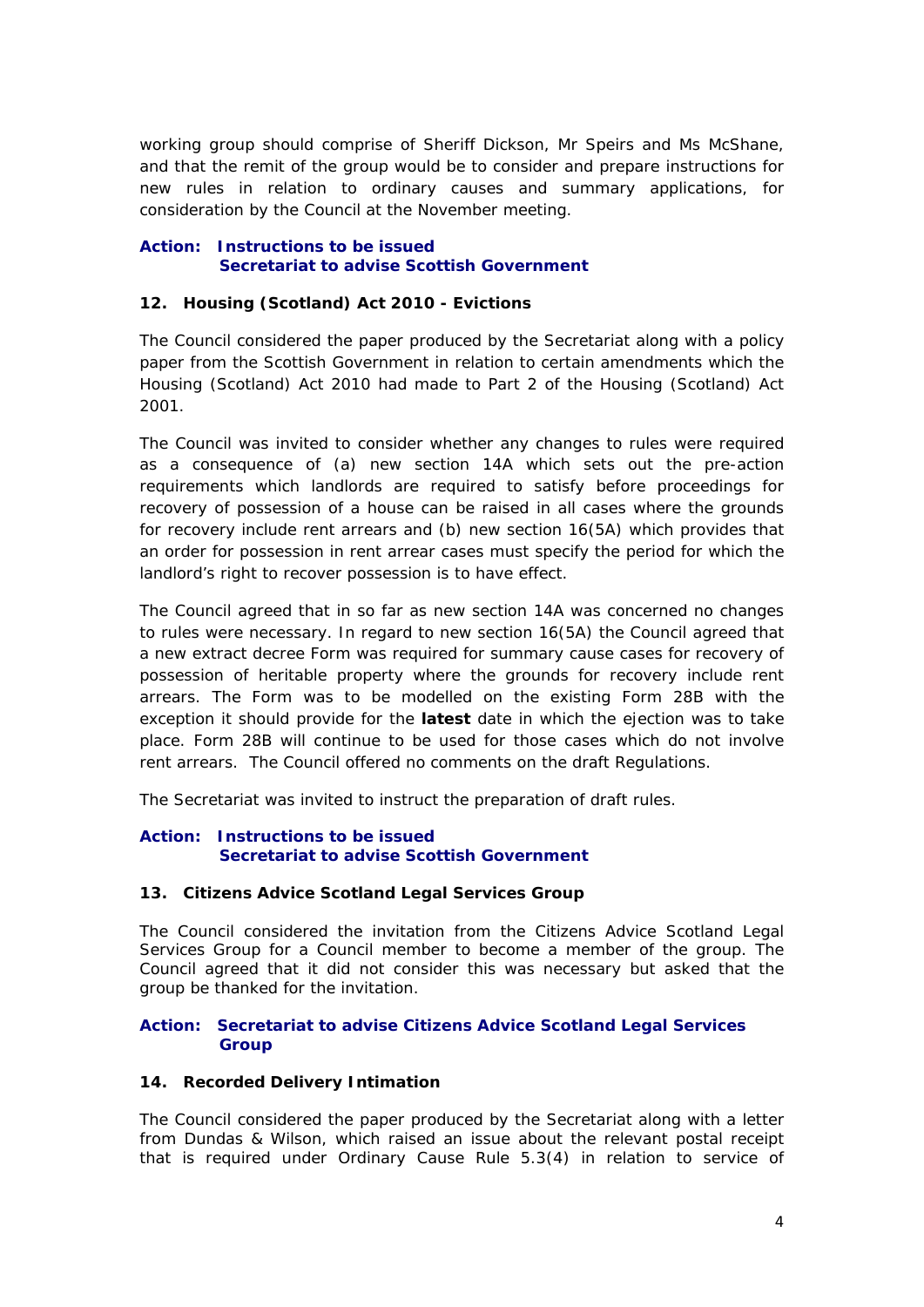documents by recorded delivery post. After consideration the Council came to the conclusion that no rule change was necessary.

# **Action: Secretariat to advise Dundas & Wilson**

#### **15. Contempt of Court Act 1981 –Reporting Restrictions**

Having considered the paper produced by the Secretariat in relation to orders made under the Contempt of Court Act 1981 imposing media reporting restrictions, along with a draft of the proposed Court of Session rules, the Council agreed that similar provision ought to be made in the sheriff court but only in relation to the Ordinary Cause and Summary Application Rules. It was agreed that it would be sufficient for the method of application to be by letter to the sheriff clerk. The Secretariat was invited to instruct preparation of the draft rules which were to be cleared by the Chairman for inclusion in the next Miscellaneous Instrument.

# **Action: Instructions to be issued; The Chairman to clear for inclusion in the next Miscellaneous Instrument**

# **16. Opinion by the Inner House of the Court of Session ic JB DB and JWDWB v THE LOCAL AUTHORITY REPORTER FOR EDINBURGH**

The Council considered the paper produced by the Secretariat along with the Opinion by the Inner House of the Court of Session. It was agreed that a working group be set up comprising of Sheriff Principal Scott, Sheriff McCulloch, Mr Brand, Ms McLachlan and Mr McMillan, with the remit of the working group being, in the light of the observations of the Inner House in NJDB V JEG and Another (in particular paragraph 23) and JB DB AND JWDWB V THE AUTHORITY REPORTER FOR EDINBURGH (in particular paragraph 21),(1) to consider and report to the Council what rules of procedure, if any, might usefully be put in place to expedite proceedings in cases involving the welfare of children, and in particular family actions under the Ordinary Cause Rules, applications for adoption and permanence orders, appeals to the sheriff under section 51(1) of the Children (Scotland) Act 1995 and applications to the sheriff under sections 65(7) or (9) or 85 of the 1995 Act; (2) in the event that such rules by the working group are considered to be appropriate to instruct the preparation of a draft instrument for consideration by the Council at its meeting in February 2012.

## **Action: Secretariat to advise Deputy Principal Clerk of Session of what the Council proposed Meeting of the working group to be set up Instructions to be issued**

## **17. Business Update**

#### Civil Courts Review Working Group

Mr Sandeman provided an update on the Scottish Government proposals.

Otherwise the Council noted the progress on the items contained within the business update.